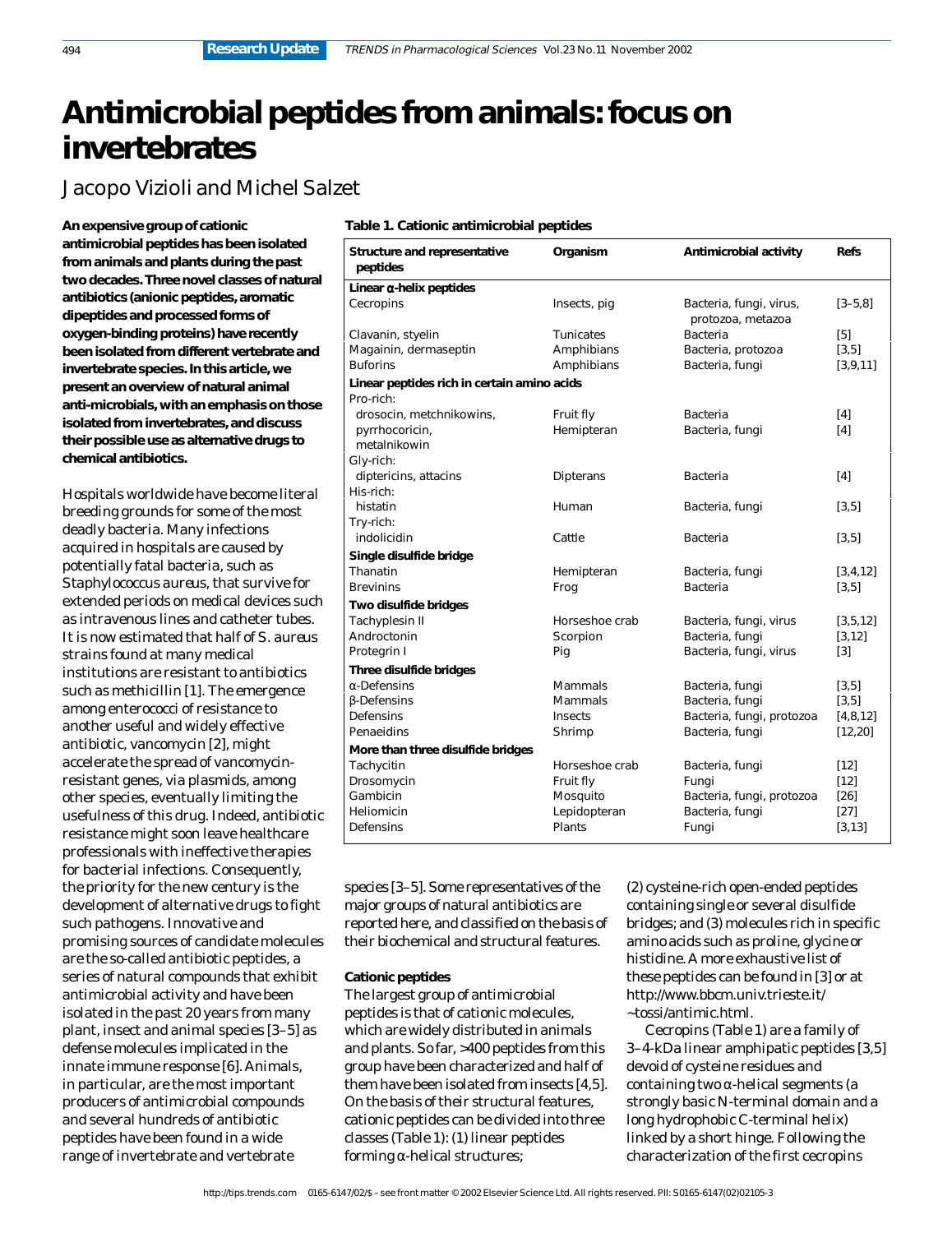from the hemolymph of lepidopteran *Hyalophora cecropia* at the beginning of 1980s [3], other linear amphipatic peptides were isolated from many invertebrate and vertebrate species [3–5]. One of these molecules, magainin from *Xenopus* skin [3], was characterized and used as a template for pioneering clinical trials of such peptides for biomedical applications [7]. Cecropins and magainins are active against a large spectrum of microorganisms, including bacteria and filamentous fungi in addition to protozoan and metazoan parasites [8]. A novel family of cationic peptides, corresponding to cleaved forms of histones, was isolated recently from toad [9] and fish epithelia [10]. These 2–4-kDa molecules, structurally similar to cecropins, are also active against bacteria and fungi. Interestingly, as demonstrated for buforin II, a histone H2A-derived peptide isolated from the toad *Bufo bufo gargarizans*, these α-helical molecules penetrate bacterial membranes and bind to nucleic acids, interfering with cell metabolism and leading to rapid cell death [11].

The second class of cationic peptides includes a wide range of 2–8-kDa antimicrobial compounds, characterized by the presence of cysteine residues engaged in one or more disulfide bridges. The smallest members of this class are the peptides that contain one (thanatin and brevinin) or two (androctonin, tachyplesin and protegrin I) disulfide bridges (Table 1). These 2-kDa, hairpin-structured peptides have been isolated from both invertebrates and vertebrates and show antibacterial and antifungal activities [12].

More complex structural motifs characterize the defensins, a huge group of 4-kDa open-ended cysteine-rich peptides isolated from insects, mammals and plants. Defensins are arranged in families, based on their structural differences. Invertebrates [4,5,12] and plant [13] defensins are characterized by three and four disulfide bridges, respectively, and show a common structure comprising an α-helix linked to a β-sheet by two disulfide bridges (CSαβ-motif). In mammals, α- and β-defensins are characterized by an antiparallel β-sheet structure, stabilized by three disulfide bridges [3].

The third class of cationic peptides, enriched in specific amino acids (Table 1),

#### **Table 2. Non-cationic antimicrobial peptides**

| Structure and representative peptides                      | Organism                        | Antimicrobial activity | <b>Refs</b> |
|------------------------------------------------------------|---------------------------------|------------------------|-------------|
| Anionic peptides                                           |                                 |                        |             |
| Neuropeptide derived:                                      |                                 |                        |             |
| Enkelytin                                                  | Bovine, human,                  | Bacteria               | [14, 15]    |
| Peptide B                                                  | Bovine, human,<br>leech, mussel | Bacteria               | [14, 15]    |
| Aspartic acid rich:                                        |                                 |                        |             |
| H-GDDDDDD-OH                                               | Ovine                           | Bacteria               | [16]        |
| Dermcidin                                                  | Human                           | Bacteria               | $[17]$      |
| Aromatic dipeptides                                        |                                 |                        |             |
| N-β-alanyl-5-S-glutathionyl-<br>3,4-dihydroxyphenylalanine | Flesh fly                       | Bacteria, fungi        | $[18]$      |
| $p$ -Hydroxycinnamaldehyde                                 | Saw fly                         | Bacteria, fungi        | [19]        |
| Peptides derived from oxygen-binding<br>proteins           |                                 |                        |             |
| Hemocyanin derived                                         | Shrimp                          | Bacteria               | [20]        |
| Hemoglobin derived                                         | Tick                            | Bacteria               | [21]        |
| Lactoferrin                                                | Human                           | Bacteria, virus        | [25]        |

includes antibacterial and antifungal compounds isolated from insects (mainly proline- and glycine-rich) [4] and mammals (histidine- and tryptophane-rich) [3].

At present, the mechanism of action is not completely established for all of these cationic peptides. However, the Shai-Matzusaki-Huang model provides a possible explanation for antimicrobial activity of most of these compounds [3]. In this model, antimicrobial compounds such as linear amphipatic α-helical peptides increase membrane permeability by: (1) interaction of their positive charge with anionic lipids; and (2) membrane destabilization by lipid displacements. In some cases, these peptides penetrate into the target cell. A similar mechanism has been proposed for the cysteine-rich peptides such as defensins, which are suggested to form ion-permeable channels in the lipid bilayer. Several hypotheses have been proposed to explain the mechansims by which peptides kill target cells; such hypotheses include induction of hydrolases degrading the cell wall, disturbance of membrane functions, or damaging of crucial intracellular targets after internalization of the peptide [3].

### **Anionic peptides**

The anionic peptides are a novel group of antimicrobial molecules that are generally isolated from mammalian epithelia (Table 2). The first class includes phosphorylated compounds (e.g. peptide B and enkelytin) derived from the

processing of neuropeptide precursors (e.g. pro-enkephalin-A) [14]. These peptides were recently found in infectious exudates of cattle and humans and are mainly active against Gram-positive bacteria at micromolar concentrations, as are cationic peptides [14]. Similar products have been reported in some invertebrate species [15].

Additional anionic peptides are the aspartic-acid-rich molecules isolated from sheep [16] or cattle pulmonary surfactant. These antibacterial compounds have a structure similar to the charge-neutralizing pro-peptides of Group I serine proteases and could regulate the activity of pulmonary enzyme systems [16].

Recently, a novel anionic 47-amino-acid peptide, dermcidin, has been identified in human sweat, in response to a variety of pathogenic Gram-positive bacteria [17].

#### **Aromatic dipeptides**

The aromatic dipeptides comprise low molecular weight antibacterial compounds isolated from dipteran larvae, such as the N-β-alanyl-5-*S*-glutathionyl-3,4-dihydroxyphenylalanine (573 Da), identified in the flesh fly *Sarcophaga peregrina* [18], and *p*-hydroxycinnamaldehyde, isolated from the saw fly *Acantholyda parki* [19] (Table 2). The mode of action of these molecules is, at present, unknown.

## **Peptides derived from oxygen-binding proteins**

Hemocyanin [20] derivatives, the first representatives of the group of peptides